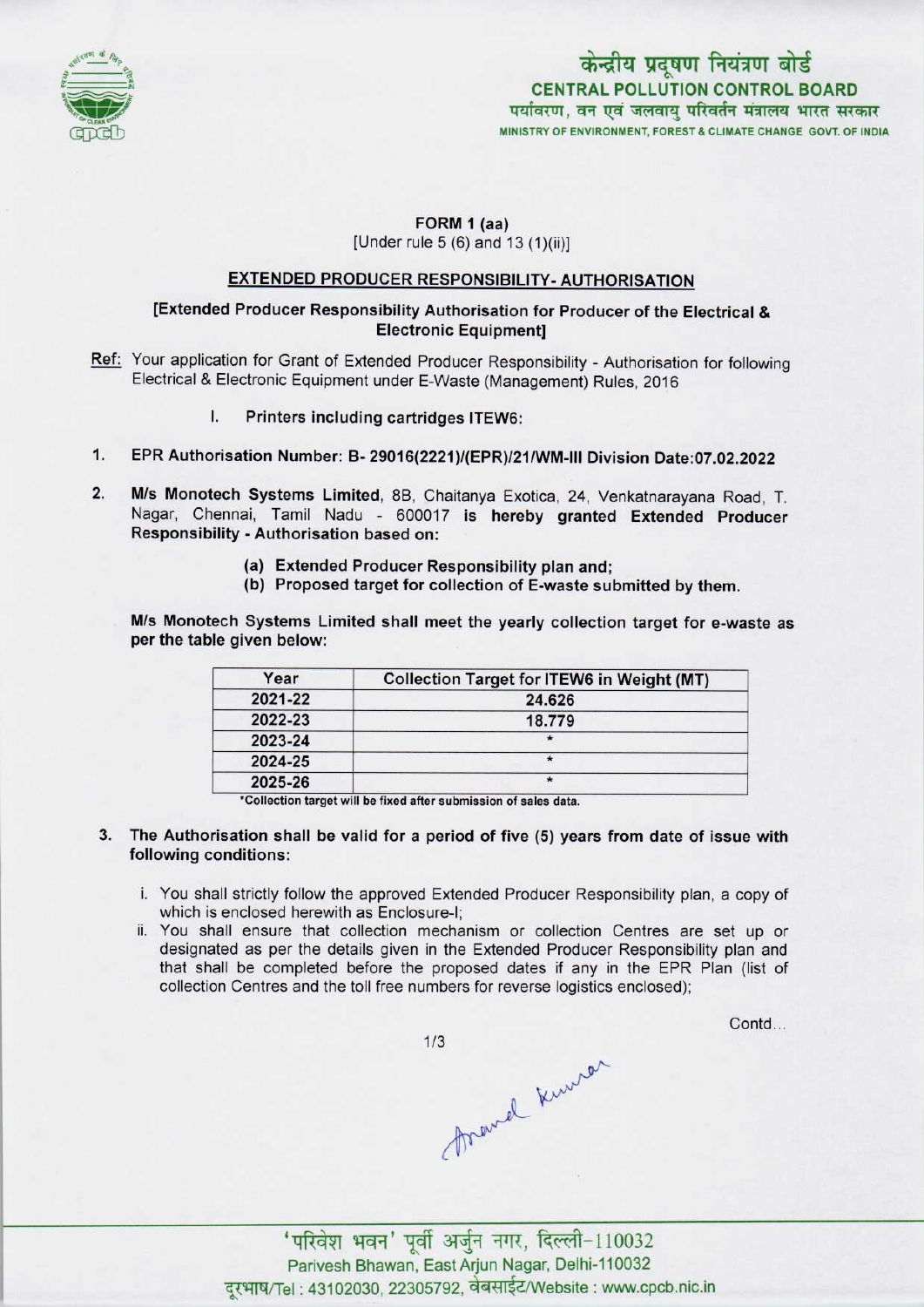

#### From pre page...

- iii. You shall ensure that all the collected e-waste is channelized to recycler/dismantler i.e. Global Waste Solution, Unit-ll, Kila No. 45/19/1/1/3, 19,1/1/4,20/21, 20/22 Village Dhaturi, Tehsil Ganaur Sonipat-131039, and records shall be maintained at recycler/dismantler and your end;
- iv. You shall maintain records, in Form-2 of these Rules, of e-waste and make such records available for scrutiny by Central Pollution Control Board;
- v. You shall file annual returns in Form-3 to the Central Pollution Control Board on or before 30th day of June following the financial year to which that returns relates.

## vi. General Terms & Conditions of the Authorisation:

- a.The authorisation shall comply with provisions of the Environment (Protection) Act, 1986 and the E-waste (Management) Rules, 2016 made there under;
- b. The authorisation or its renewal shall be produced for inspection at the request of an officer authorised by the Central Pollution Control Board;
- c.Any change in the approved Extended Producer Responsibility plan should be informed to Central Pollution Control Board within 15 days on which decision shall be communicated by Central Pollution Control Board within sixty days;
- d. It is the duty of the authorised person to take prior permission of the Central Pollution Control Board to close down any collection centre/points or any other facility which are part of the EPR plan;
- e.An application for the renewal of authorisation shall be made aslaid down in subrule (vi) of rule of 13(1) the E-Waste (Management) Rules, 2016;
- f. The Board reserves right to cancel/amend/revoke the authorisation at any time as per the policy of the Board or Government.

#### vii. Additional Conditions: -

- a) That the applicant will submit annual sales data along with annual returns;
- b) That the applicant has to ensure that the addresses of collection points provided by them in their EPR Plan are correct and traceable and the collection points/centres are functional;
- c) That the applicant will submit revised application for grant of EPR Authorisation in case of applicant adding/changing PRO or changing its EPR Plan;

Contd...

Arand Kuman  $2/3$